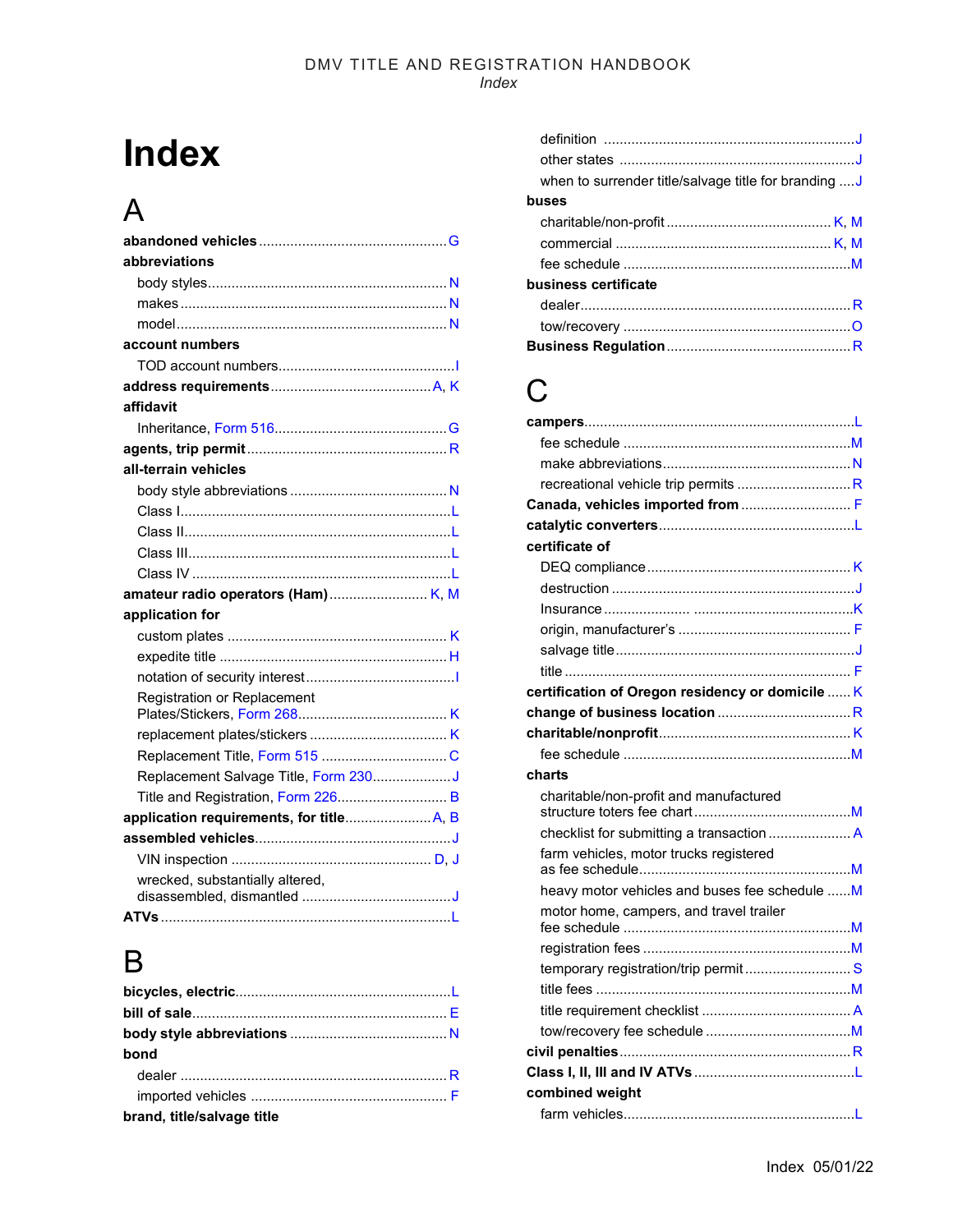*Index*

| corrections                         |  |
|-------------------------------------|--|
|                                     |  |
| name on title application documentE |  |
|                                     |  |
|                                     |  |
|                                     |  |
|                                     |  |
|                                     |  |
|                                     |  |
|                                     |  |
|                                     |  |
|                                     |  |
|                                     |  |
|                                     |  |
|                                     |  |

### D<sub>1</sub>

| date                                         |
|----------------------------------------------|
|                                              |
| of receipt of primary ownership document  I  |
| transitional ownership document (TOD)        |
|                                              |
| DEQ (Department of Environmental Quality)  K |
| dealer                                       |
|                                              |
|                                              |
|                                              |
|                                              |
|                                              |
|                                              |
| notice of vehicle in dealer stock R          |
|                                              |
|                                              |
| renewal of business certificate R            |
|                                              |
|                                              |
|                                              |
|                                              |
|                                              |

| death (also see operation of law)                                        |  |
|--------------------------------------------------------------------------|--|
|                                                                          |  |
|                                                                          |  |
|                                                                          |  |
| Department of Environmental Quality (DEQ) K                              |  |
| designated areas, Class II & III ATVS L                                  |  |
| destroyed, wrecked, dismantled disassembled,<br>or substantially altered |  |
|                                                                          |  |
|                                                                          |  |
|                                                                          |  |
| dirt bike (see ATV or motorcycle)                                        |  |
|                                                                          |  |
|                                                                          |  |
|                                                                          |  |
| dismantled vehicles (see destroyed vehicles)                             |  |
|                                                                          |  |
|                                                                          |  |
|                                                                          |  |
|                                                                          |  |
|                                                                          |  |
| Duck plates (UOAA Duck Plates) L, K, M                                   |  |
| duplicate (see replacement)                                              |  |
|                                                                          |  |
|                                                                          |  |

### E

| emission standards                              |  |
|-------------------------------------------------|--|
|                                                 |  |
|                                                 |  |
| Environmental Protection Agency (EPA) F         |  |
| Environmental Quality, Department of (DEQ) K    |  |
|                                                 |  |
| Error or Erasure of a Name, Statement of,       |  |
| estates                                         |  |
|                                                 |  |
|                                                 |  |
| exempt                                          |  |
|                                                 |  |
|                                                 |  |
| expedite titles for odometer-related reasons  H |  |
|                                                 |  |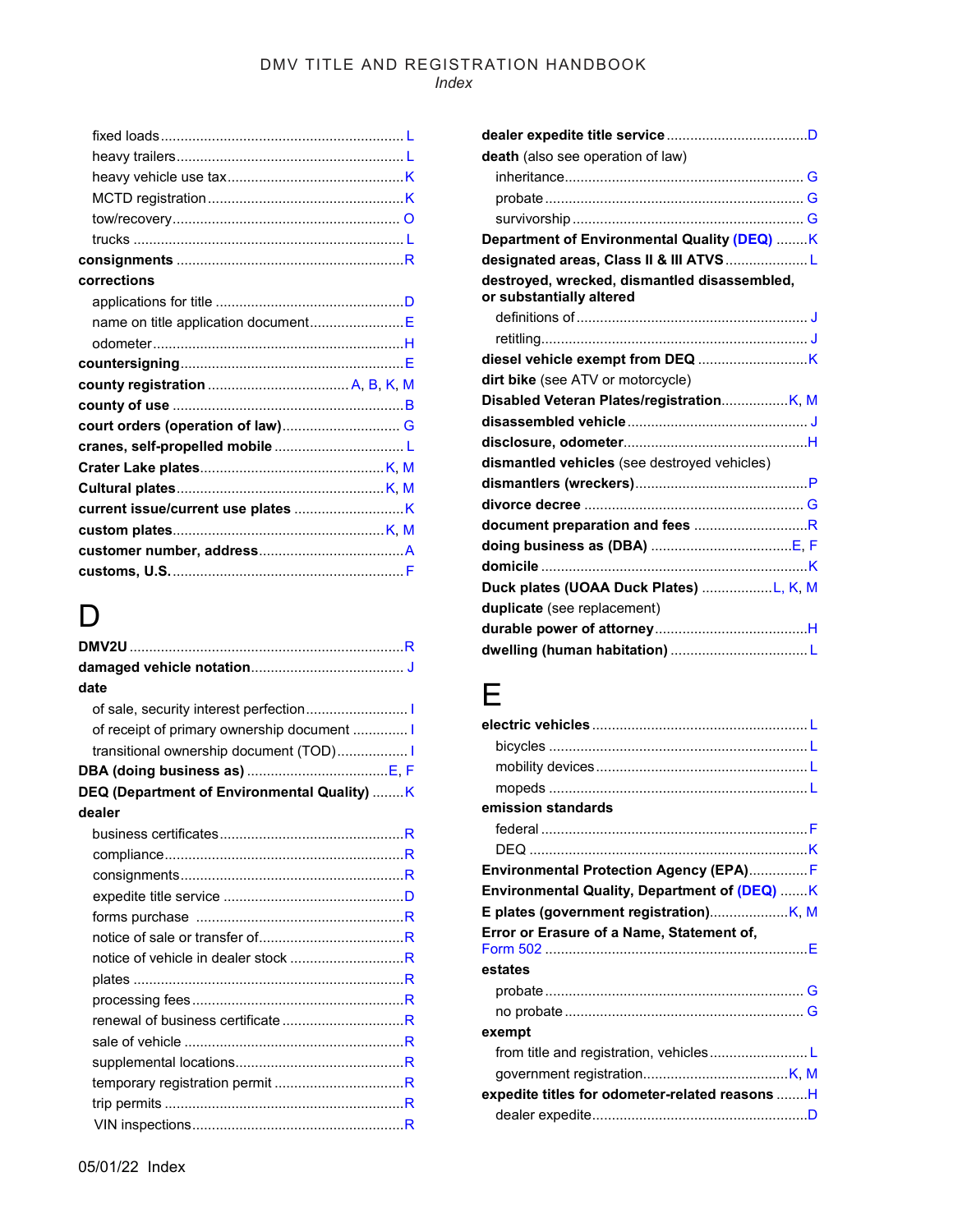### $\overline{F}$

| fax                                         |
|---------------------------------------------|
|                                             |
| federal odometer requirements  H            |
| fees                                        |
|                                             |
|                                             |
|                                             |
|                                             |
|                                             |
|                                             |
|                                             |
|                                             |
|                                             |
|                                             |
|                                             |
|                                             |
|                                             |
|                                             |
| replacement (duplicate)                     |
|                                             |
|                                             |
| <u>title…………………………………………………………M</u>         |
|                                             |
|                                             |
| transitional ownership document             |
|                                             |
|                                             |
|                                             |
|                                             |
|                                             |
|                                             |
|                                             |
| forms - alphabetical                        |
|                                             |
| Application for Amateur Radio Operator      |
|                                             |
| Application for Disabled Veteran            |
|                                             |
| Application for Registration or Replacement |
| Application for Replacement                 |

| Application for Replacement                                                                   |  |
|-----------------------------------------------------------------------------------------------|--|
| Application for Salvage Title, Form 229 J                                                     |  |
| Application for Title and Registration,                                                       |  |
| Application for Three Year Vehicle<br>Vehicle Dealer Certificate, Form 370 R                  |  |
| Application for Tow or Recovery Vehicle                                                       |  |
|                                                                                               |  |
| Camper/Travel Trailer Schedule of                                                             |  |
| Certification of Compliance with Federal<br>Emission and Safety Standards, Form 7286 F        |  |
|                                                                                               |  |
| Certificate, Vehicle Repossession, Form 263 G                                                 |  |
| Certification of Liens on an                                                                  |  |
|                                                                                               |  |
| Certification of Oregon Residency or Domicile,                                                |  |
| Charitable/Non-Profit Vehicles, Fee Schedule                                                  |  |
|                                                                                               |  |
| Dealer Certification of Compliance with Federal<br>Emission and Safety Standards, Form 7290 F |  |
| Dealer Notice of Vehicle Purchased, Form 165R                                                 |  |
| Dealer /Tower Trip Permit, Form 307R                                                          |  |
| Declaration of Exemption from Oregon Low<br>Emission Vehicle Requirement (LEV),               |  |
| Dismantler's Vehicle Notice to Driver and<br>Motor Vehicle Services, Form 270 P               |  |
| Heavy Motor Vehicles and Buses,                                                               |  |
|                                                                                               |  |
|                                                                                               |  |
|                                                                                               |  |
| Low-Speed Vehicle Certification, Form 7212L                                                   |  |
| Manufactured Structure Toter Vehicles,                                                        |  |
| Medium-Speed Electric Vehicle Certification,                                                  |  |
| Motor Home Registration Fee Schedule,                                                         |  |
| Notice of Sale or Transfer of a Vehicle,<br>Form 6890                                         |  |
| Notice of Sale or Transfer of a Vehicle, (on line)                                            |  |
| Notice of Vehicle to be Dismantled/Proof of                                                   |  |
|                                                                                               |  |
| Recreational Vehicle Trip Permit, Form 305  R                                                 |  |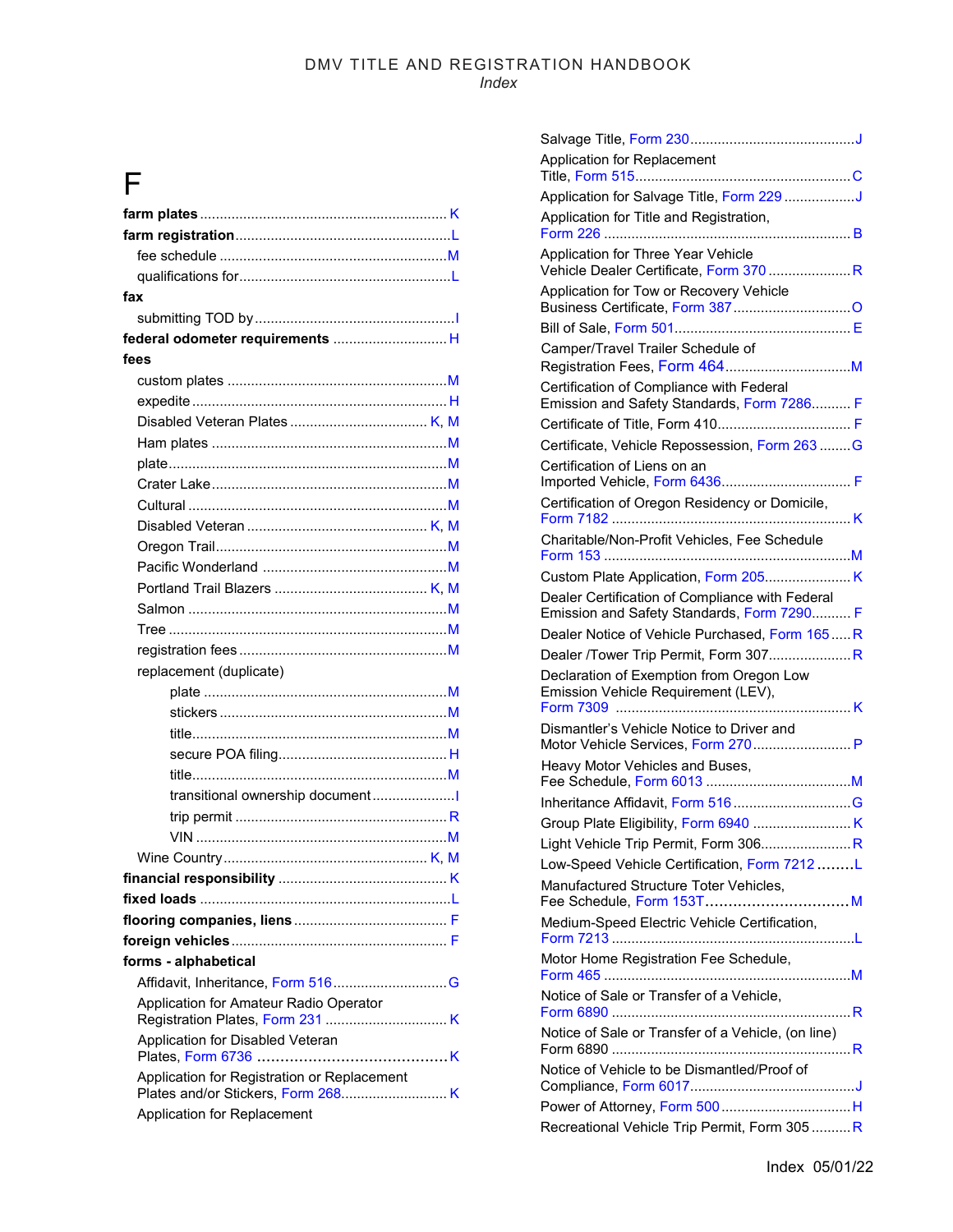| Repossession Certification, Form 263  G             |
|-----------------------------------------------------|
|                                                     |
| Secure Odometer Disclosure/                         |
|                                                     |
| Secure Power of Attorney, Form 402H                 |
| Statement of Error or Erasure of a Name,            |
|                                                     |
| Statement of Lien Satisfaction, Form 524 E          |
| Stolen Vehicle Notification to DMV, Form 6927  J    |
|                                                     |
| Temporary Registration Permit, Form 315R            |
|                                                     |
| Tow/Recovery Vehicles, Fee Schedule,                |
| Transitional Ownership Document (TOD),              |
| Trip Permit Order Request, Form 6937R               |
| Trip Permits, Forms 305, 306, 306A, 307, 307AR      |
| Trucks Registered as Farm Vehicles, Fee             |
|                                                     |
|                                                     |
| Vehicle Identification Number (VIN) Inspection,     |
|                                                     |
| Vehicle Repossession Certification, Form 263 G      |
|                                                     |
| forms - numerical                                   |
|                                                     |
| Form 148, Fee Schedule, For Tow/Recovery            |
| Form 152, Fee Schedule, Trucks registered as        |
|                                                     |
|                                                     |
| Form 153, Fee Schedule, For Charitable/             |
|                                                     |
| Form 153T, Fee Schedule, Manufactured               |
|                                                     |
| Form 165, Dealer Notice of Vehicle Purchase R       |
|                                                     |
| Form 226, Application for Title and Registration  B |
| Form 227, Transitional Ownership Document           |
|                                                     |
| Form 229, Application for Salvage Title  J          |
| Form 230, Application, Replacement Salvage          |
|                                                     |
| Form 231, Application for Amateur Radio             |
|                                                     |
| Form 263, Vehicle Repossession Certificate  G       |
| Form 268, Application for Registration or           |
| Form 270, Dismantler's Vehicle Notice to DMV  P     |
| Form 305, Recreational Vehicle Trip Permit R        |
| Form 306, 306A, Light Vehicle Trip Permit R         |

| Form 309, Temporary Motorcycle PermitR                                                        |
|-----------------------------------------------------------------------------------------------|
| Form 315, Temporary Registration PermitR                                                      |
| Form 370, Application for Three Year Vehicle                                                  |
| Form 387, Application for Tow or Recovery                                                     |
| Form 402, Secure Power of AttorneyH                                                           |
| Form 403, Secure Odometer                                                                     |
|                                                                                               |
|                                                                                               |
| Form 464, Camper and Travel Trailer Schedule                                                  |
| Form465, Motor Home Registration fee                                                          |
|                                                                                               |
|                                                                                               |
| Form 502, Statement of Error or Erasure                                                       |
| Form 515, Application for Replacement Title C                                                 |
|                                                                                               |
| Form 524, Statement of Lien Satisfaction E                                                    |
| Form 6013, Fee Schedule, Heavy Motor                                                          |
| Form 6017, Notice of Vehicle to be                                                            |
| Form 6436, Certification of Liens on an                                                       |
| Form 6736, Application for Disabled Veteran                                                   |
| Form 6890, Notice of Sale or Transfer                                                         |
| Form 6927, Stolen Vehicle Notification  J                                                     |
| Form 6937, Trip Permit Order RequestR                                                         |
|                                                                                               |
| Form 7182, Certification of Oregon<br>Residency or Domicile<br>. K                            |
| Form 7212, Low-Speed Vehicle Certification  L                                                 |
| Form 7213, Medium-Speed Electric Vehicle                                                      |
| Form 7286, Certification of Compliance with<br>Federal Emission and Safety StandardsF         |
| Form 7290, Dealer Certification of Compliance<br>with Federal Emission and Safety Standards F |
| Form 7309, Declaration of Exemption from Oregon<br>Low Emission Vehicle Requirement (LEV) K   |
|                                                                                               |
|                                                                                               |

### G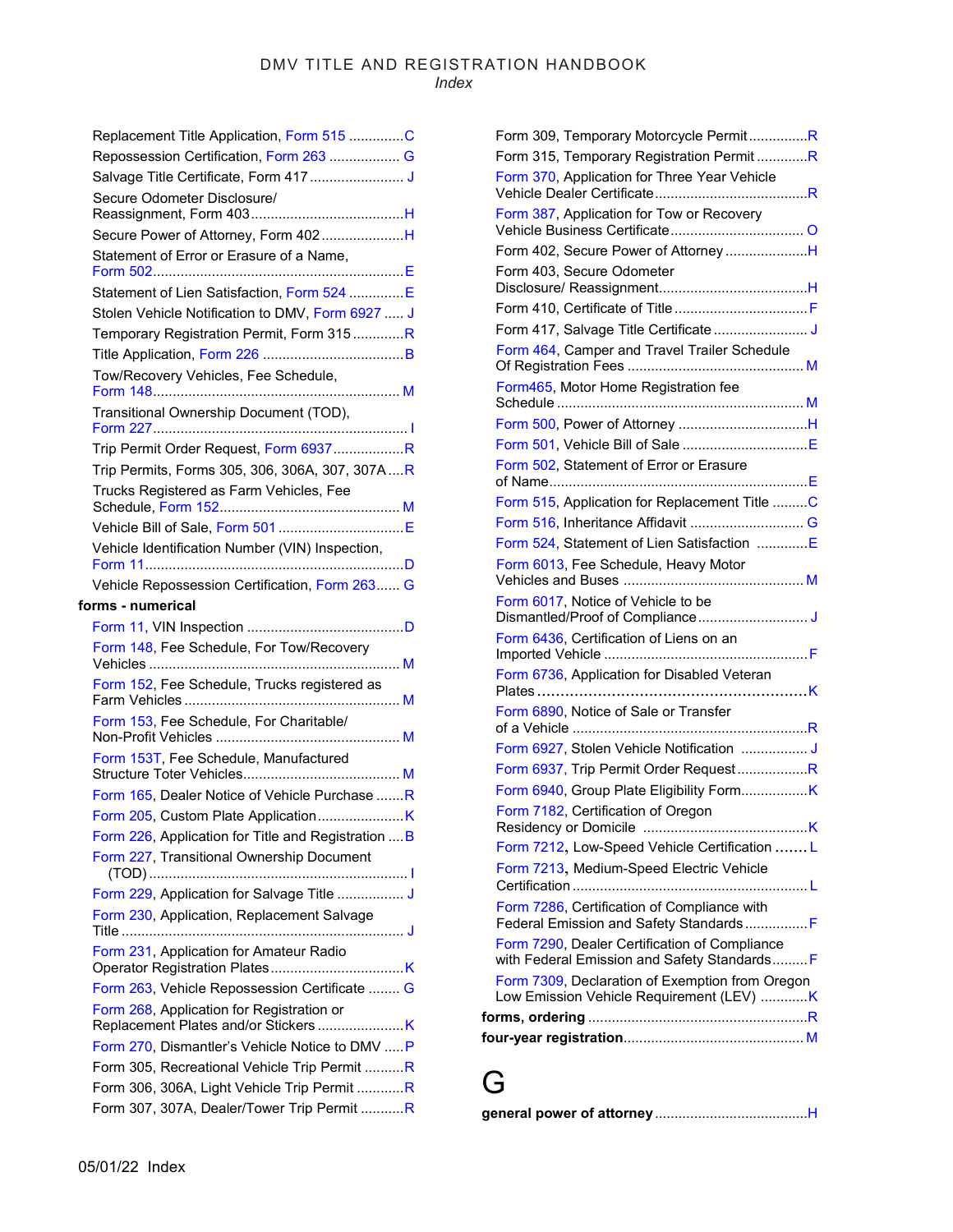### $H$

| <b>Ham plates</b>    |  |
|----------------------|--|
| heavy motor vehicles |  |
|                      |  |
| heavy vehicle        |  |
|                      |  |
|                      |  |
|                      |  |
|                      |  |
|                      |  |
| horse trailers       |  |
|                      |  |
| how to complete      |  |
|                      |  |
|                      |  |
|                      |  |
|                      |  |
|                      |  |
|                      |  |
|                      |  |
|                      |  |

### $\mathbf l$

#### identification number (VIN)

#### inspection

| identification number (also see vehicle          |  |
|--------------------------------------------------|--|
| institutions of higher education (group plates)M |  |
| instructions (see how to complete)               |  |
|                                                  |  |
|                                                  |  |
| insurers                                         |  |

| invalid transitional ownership document (TOD) |
|-----------------------------------------------|
|                                               |
|                                               |
|                                               |

## $\overline{\mathsf{J}}$

## K

### $\overline{L}$

| leased vehicles, releasing interest  E        |  |
|-----------------------------------------------|--|
|                                               |  |
|                                               |  |
|                                               |  |
| liens                                         |  |
|                                               |  |
|                                               |  |
| perfection (of security interest) TOD process |  |
| with primary ownership document.              |  |
|                                               |  |
| Satisfaction Statement, Form 524 E            |  |
|                                               |  |
|                                               |  |
|                                               |  |
|                                               |  |
|                                               |  |
|                                               |  |
|                                               |  |
|                                               |  |
|                                               |  |
|                                               |  |
| Low Emissions Vehicles (LEV)  D, F, K, L, T   |  |
|                                               |  |

### $M$

| manufacturer's certificate (statement) of origin |  |
|--------------------------------------------------|--|
|                                                  |  |
| Medium-Speed vehicle F, L, M, N                  |  |
|                                                  |  |
|                                                  |  |
|                                                  |  |
| mopeds                                           |  |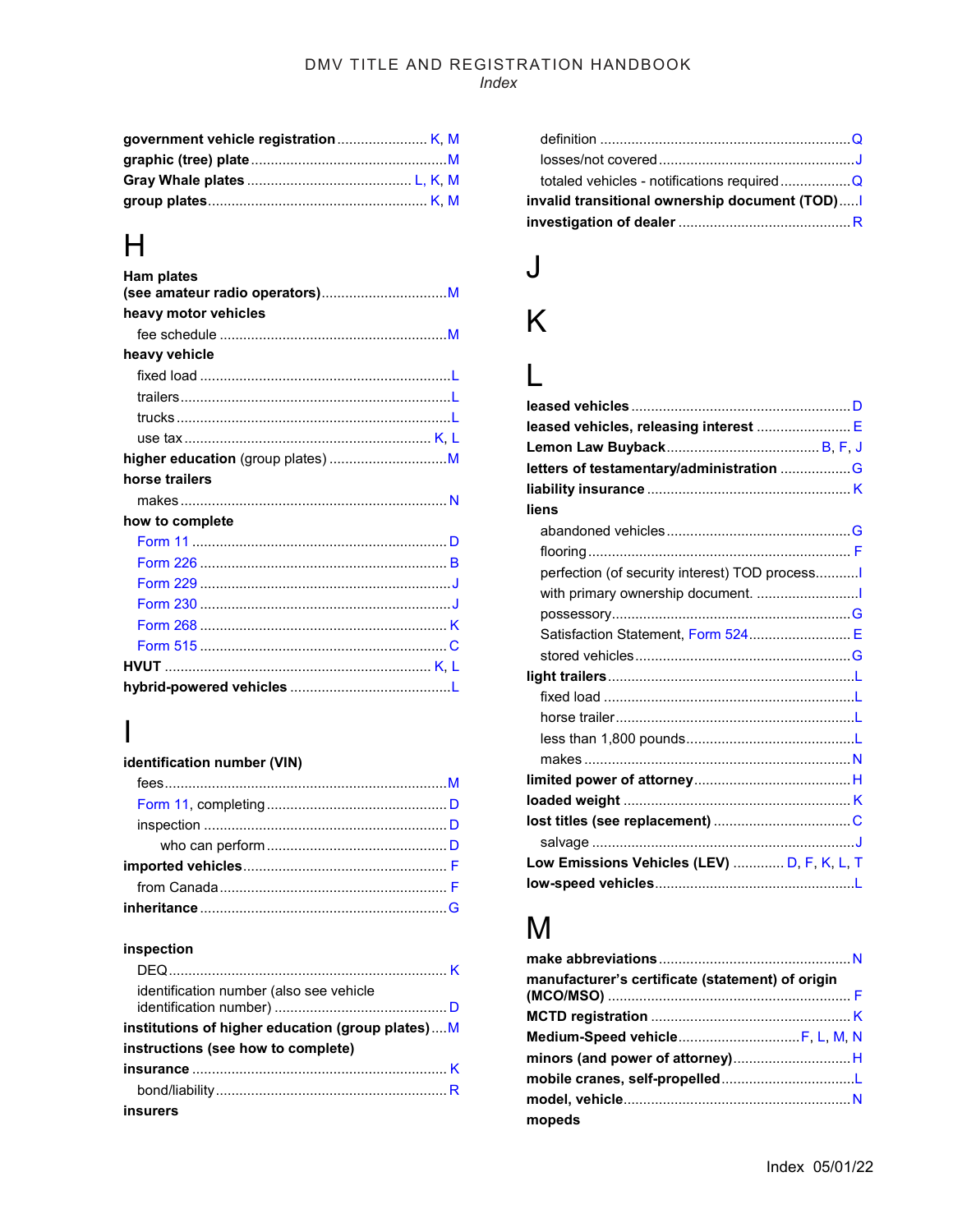| compliance with U.S. standards F |
|----------------------------------|
|                                  |
|                                  |
|                                  |
|                                  |
|                                  |
|                                  |
|                                  |
| motorcycles                      |
| compliance with U.S. standards F |
|                                  |

### N

| notation                                                    |
|-------------------------------------------------------------|
|                                                             |
|                                                             |
| notification responsibilities for salvage,<br>totaled, etc. |
|                                                             |
|                                                             |
|                                                             |
|                                                             |

### ( )

| out-of-state, vehicles from |
|-----------------------------|
|                             |
|                             |

### $\mathsf{P}$

| Park Model Recreational Vehicles (PMRV)  L, M |
|-----------------------------------------------|
| passenger vehicles                            |
|                                               |
|                                               |
|                                               |
|                                               |
| permanent registration heavy trailers L, M    |
| permits                                       |
|                                               |
|                                               |
|                                               |
|                                               |
| plates (see appropriate vehicle type)         |
|                                               |
|                                               |
|                                               |
|                                               |
|                                               |
|                                               |
|                                               |
|                                               |
|                                               |
|                                               |
|                                               |
|                                               |
|                                               |
|                                               |
|                                               |
|                                               |
|                                               |
|                                               |
|                                               |
|                                               |
|                                               |
|                                               |
|                                               |
|                                               |
|                                               |
| power of attorney                             |
|                                               |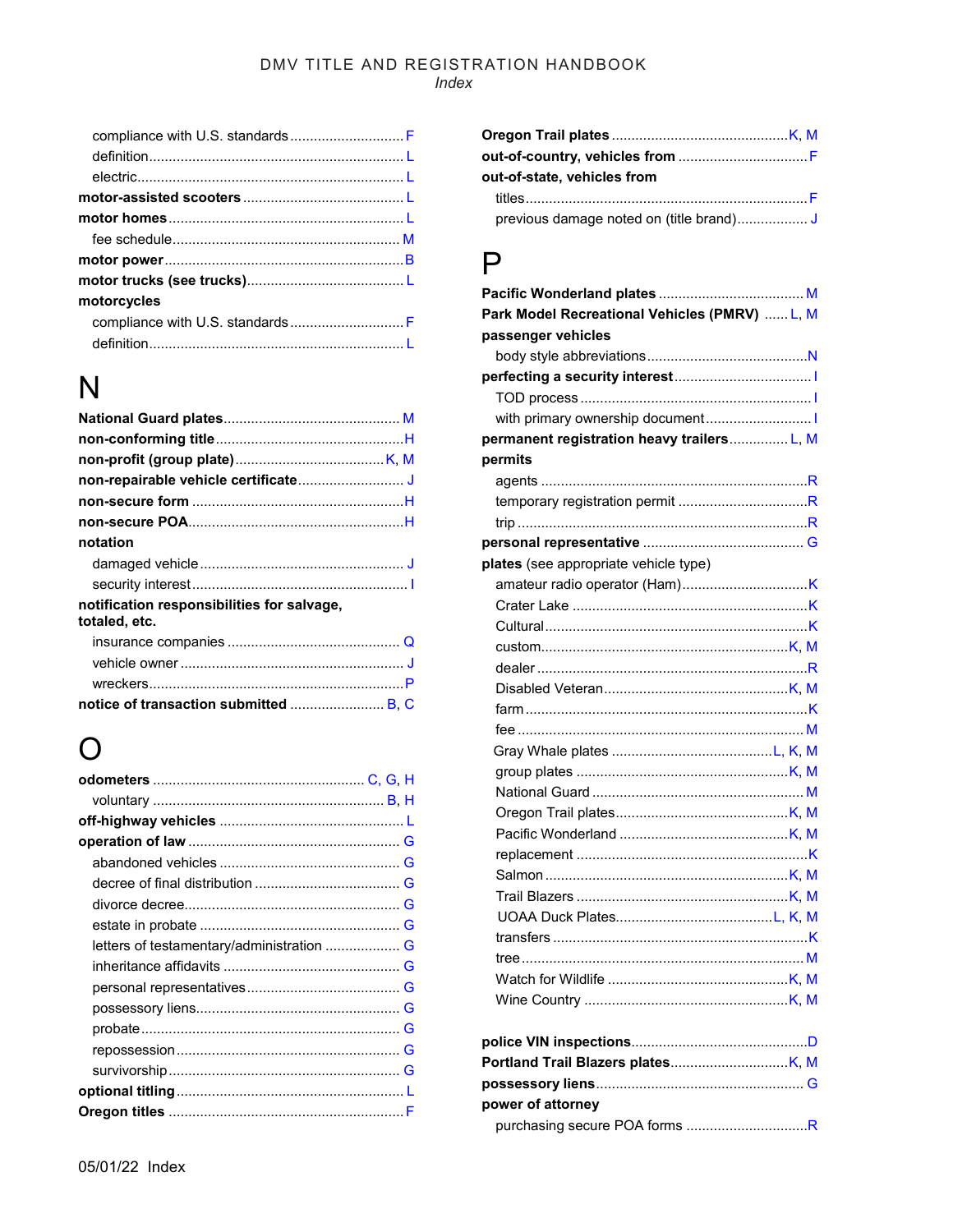| <b>probate</b> (see operation of law)            |  |
|--------------------------------------------------|--|
| proof of                                         |  |
|                                                  |  |
|                                                  |  |
|                                                  |  |
|                                                  |  |
| ownership for recreational vehicle trip permitsR |  |
|                                                  |  |
|                                                  |  |
|                                                  |  |

## $\mathsf{Q}$

## $\overline{R}$

| reconstructed vehicles               |  |
|--------------------------------------|--|
|                                      |  |
|                                      |  |
|                                      |  |
|                                      |  |
| recreational vehicles                |  |
|                                      |  |
|                                      |  |
|                                      |  |
| registration (also see vehicle type) |  |
|                                      |  |
|                                      |  |
|                                      |  |
|                                      |  |
|                                      |  |
|                                      |  |
|                                      |  |
|                                      |  |
|                                      |  |
| replacement                          |  |
|                                      |  |
|                                      |  |
|                                      |  |
|                                      |  |
|                                      |  |
|                                      |  |
| reproduction (see replica)           |  |

#### requirements

### S

| safety equipment required for              |
|--------------------------------------------|
| sale                                       |
|                                            |
|                                            |
|                                            |
| salvage titles                             |
|                                            |
|                                            |
|                                            |
|                                            |
|                                            |
|                                            |
| replacement application, Form 230J         |
|                                            |
|                                            |
|                                            |
|                                            |
|                                            |
|                                            |
|                                            |
|                                            |
| secure power of attorney                   |
|                                            |
|                                            |
|                                            |
|                                            |
|                                            |
|                                            |
| security interest                          |
| application for notation on title document |
|                                            |
|                                            |
|                                            |
| with primary ownership document            |
|                                            |
| serial numbers (VIN)                       |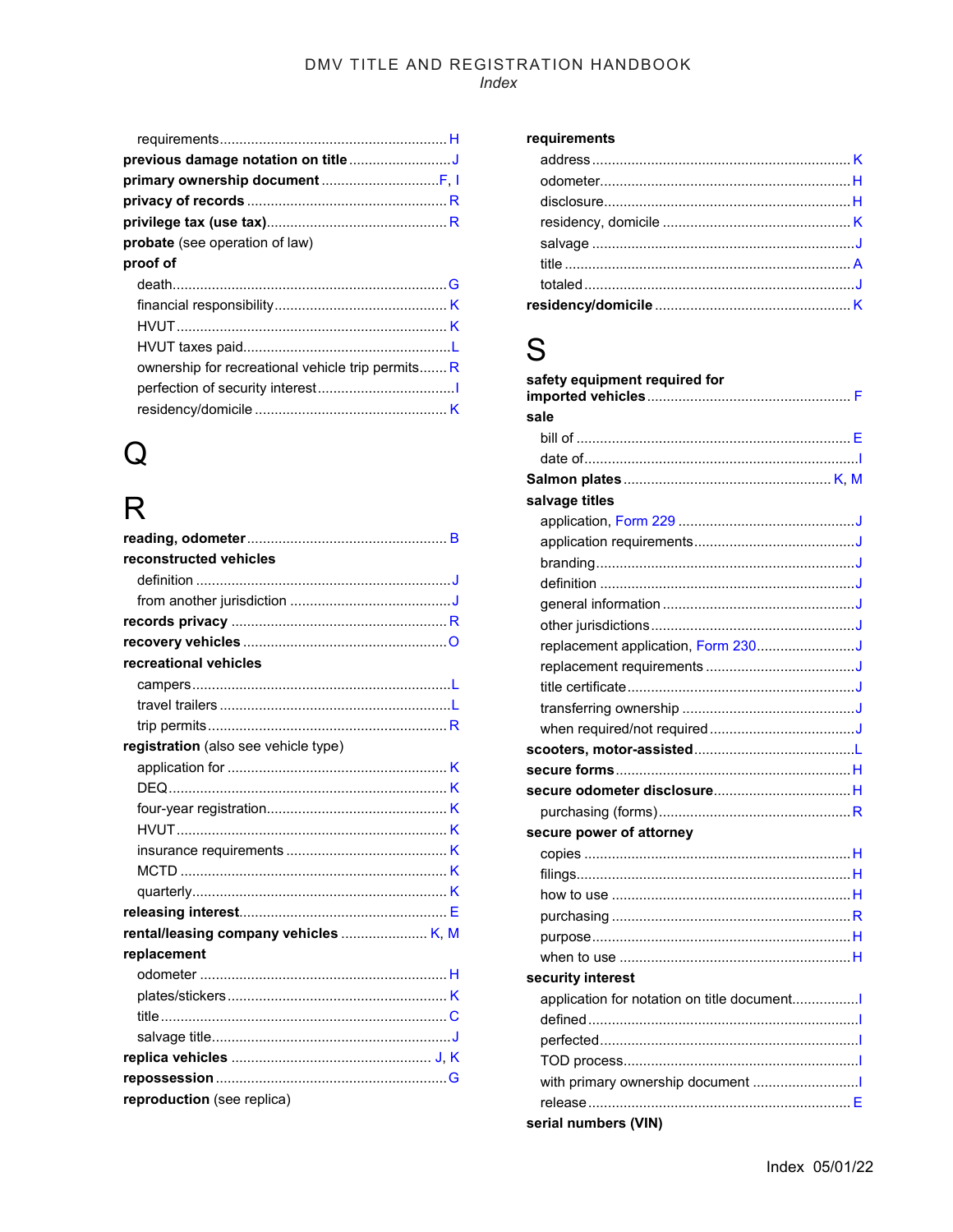#### $Index$

| signatures on replacement title applicationC |
|----------------------------------------------|
|                                              |
|                                              |
|                                              |
| Special Registration Plate Program M         |
|                                              |
|                                              |
| Error or Erasure of a Name, Form 502E        |
|                                              |
|                                              |
|                                              |
|                                              |
|                                              |
|                                              |
|                                              |
|                                              |
|                                              |

### Τ

| tax                                                 |  |
|-----------------------------------------------------|--|
|                                                     |  |
|                                                     |  |
|                                                     |  |
|                                                     |  |
| title                                               |  |
|                                                     |  |
|                                                     |  |
|                                                     |  |
|                                                     |  |
|                                                     |  |
|                                                     |  |
| Form 515, Application for Replacement Title C       |  |
| Form 226, Application for Title and Registration  B |  |
| Form 229, Application for Salvage Title  J          |  |
| Form 230, Application for Replacement               |  |
| lost                                                |  |
|                                                     |  |
|                                                     |  |
|                                                     |  |
|                                                     |  |
|                                                     |  |
|                                                     |  |
|                                                     |  |
|                                                     |  |
|                                                     |  |
|                                                     |  |
|                                                     |  |

#### totaled

| Application For Tow or Recovery             |
|---------------------------------------------|
| F Vehicle Business Certificate, Form 387  O |
|                                             |
| MCTD or prorated registration vehicles  O   |
|                                             |
|                                             |
| trailers                                    |
|                                             |
|                                             |
|                                             |
|                                             |
|                                             |
|                                             |
|                                             |
| transitional ownership document (TOD)       |
|                                             |
|                                             |
|                                             |
|                                             |
|                                             |
| trip permits                                |
|                                             |
|                                             |
|                                             |
|                                             |
|                                             |
|                                             |
|                                             |
|                                             |
|                                             |
|                                             |
|                                             |
|                                             |
|                                             |
|                                             |
|                                             |
|                                             |
|                                             |
|                                             |
|                                             |

### $\bigcup$